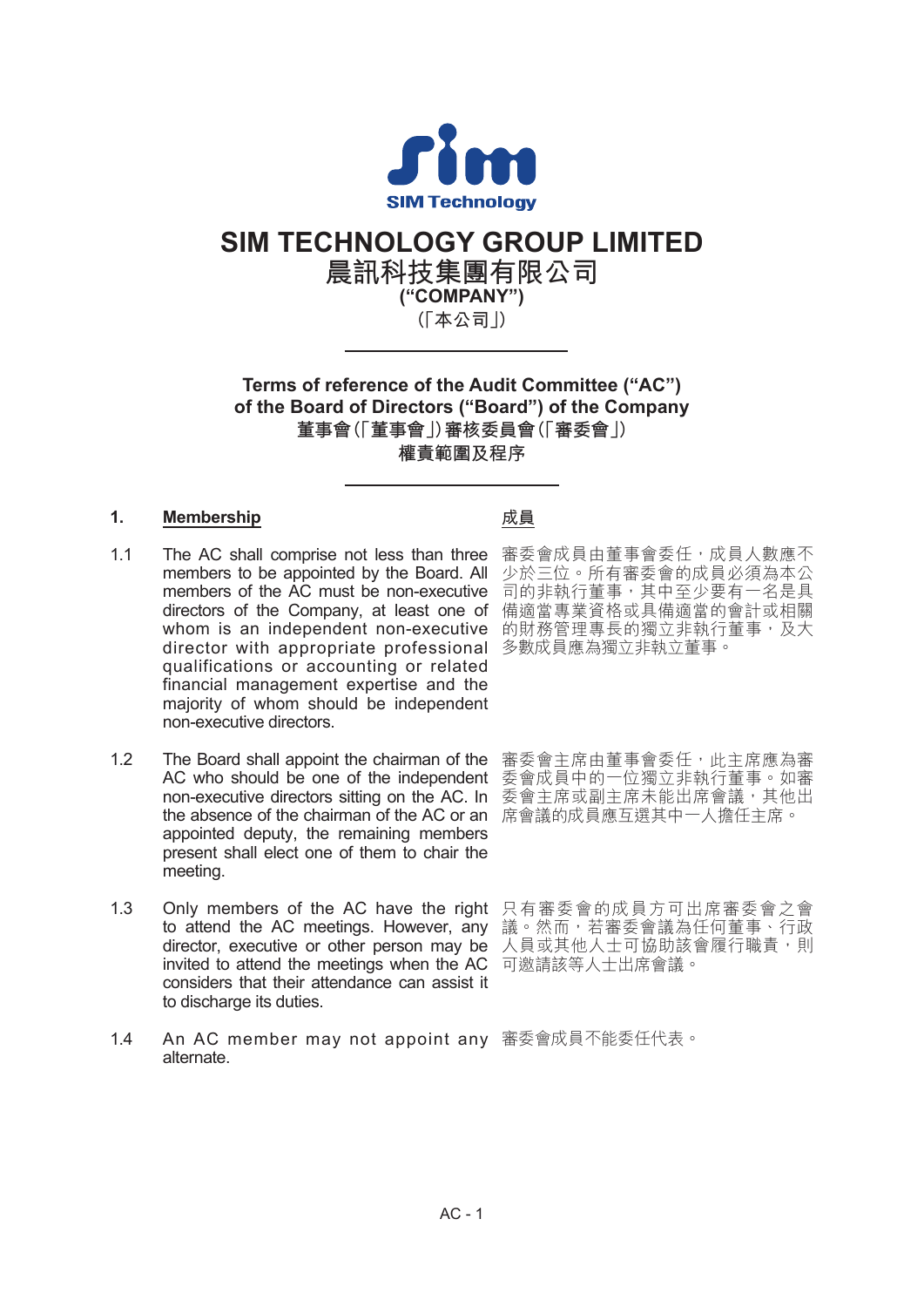- 1.5 A former partner of the Company's existing 現時負責審計本公司賬目的核數公司的前 auditing firm should be prohibited from acting as a member of the AC for a period of 2 years from the date of the person ceasing:
	- (a) to be a partner of the firm; or
	- (b) to have any financial interest in the firm,

whichever is later.

#### **2. Frequency and proceedings of meetings**

- 2.1 The AC shall meet at least two times a year 審委會應至少每年開會兩次,並按審委會 and at such other times as the chairman of 主席要求的其他時間開會。外聘核數師如 the AC shall require. The external auditors 認為有需要,可要求召開會議。 may request a meeting if they consider that one is necessary.
- 2.2 The quorum for meetings of the AC shall be 審委會會議的法定人數應為能使獨立非執 of such a number that the independent non-行董事在會上佔大多數的數目。正式召開 executive directors shall form the majority 而達到法定中數的審委會會議有權履行審 in the meeting. A duly convened meeting of 委會獲賦予的一切或任何授權、權力和酌 the AC at which a quorum is present shall 情權。 be competent to exercise all or any of the authorities, powers and discretions vested in the AC.
- 2.3 AC members may pass resolutions by way 審委會成員可以書面決議方式通過任何決 of written resolutions, but such must be 議,惟必須所有審委會成員書面同意。 passed by all AC members in writing.

#### **3. Secretary**

3.1 The company secretary of the Company (or 公司秘書(或由正式委任的會議秘書)應擔 a duly appointed secretary of the meeting) 任審委會秘書。 shall act as the secretary of the AC.

## **4. Notice of Meetings**

- 4.1 Meetings of the AC shall be convened by the 審委會的會議應由審委會主席召開。 chairman of the AC.
- 4.2 Unless otherwise agreed, notice of each 除非另有協議,否則載有會議地點、時 meeting setting out the venue, time and 間、日期及載有會議議題之議程的通告, date together with the agenda of items to be 應於開會日期之前最少14天送交審委會各 discussed, shall be forwarded to each of the 成員及其他需要出席會議的人士。補充文 members of the AC and any other person 件應於開會之前最少2個工作天送交。required to attend at least 14 days before the meeting date. Supporting papers shall be sent at least 2 working days before the meeting.

任合夥人在以下日期(以日期較後者為準) 起計二年內,不得擔任本公司審委會的成 員:

- (a) 此人終止成為該公司合夥人的日期; 或
- (b) 此人不再享有該公司財務利益的日期。

## **會議次數及程序**

#### **秘書**

## **會議通告**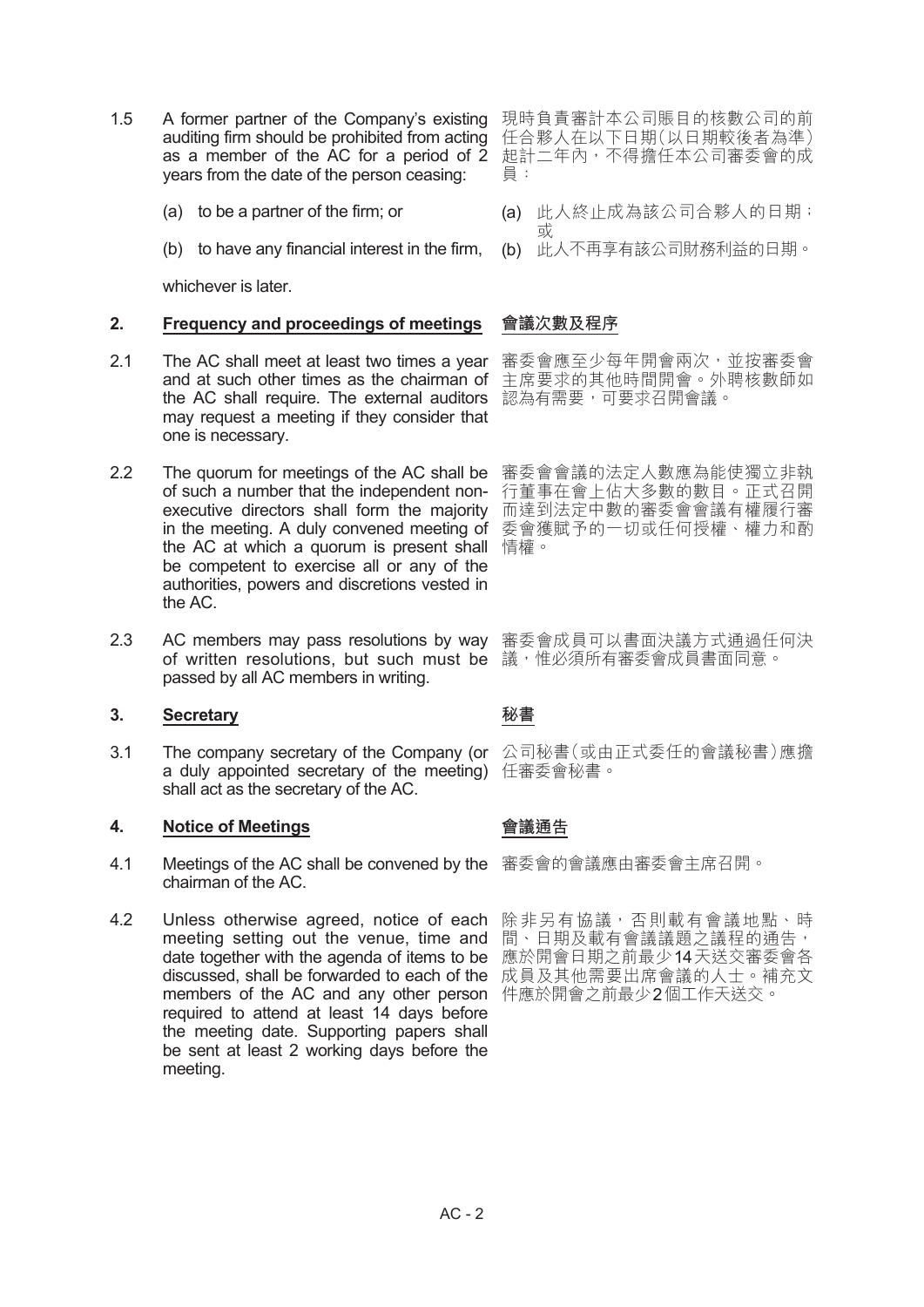- 4.3 Any AC member may or, on the request 任何審委會成員或審委會秘書(應審委會成 of a AC member, the secretary to the AC shall, at any time summon a AC meeting. Notice shall be given to each AC member 面形式、或以電話、電子郵件、傳真或其 in person orally or in writing or by telephone 他審委會成員不時議定的方式發出予各審 or by email or by facsimile transmission at 委會成員(以該成員不時通知秘書的電話 the telephone or facsimile or address or 號碼、傳真號碼、地址或電子郵箱地址為 email address from time to time notified to  $\text{ }^{2}\text{E}\text{)}\cdot$ the secretary by such AC member or in such other manner as the AC members may from time to time determine.
- 4.4 Any notice given orally shall be confirmed in 任何口頭會議通知應在切實可行範圍內盡 writing as soon as practicable and before the 快及在會議召開前以書面方式確實。 meeting.
- 4.5 The Finance Director, the Head of Internal 主管財務的董事,公司內部核數的主管(或 **Audit (or any officer(s) assuming the relevant**  任何主管承擔類似工作<sup>,</sup>但被指定為不同 functions but having a different designation) 職稱)及一位外聘核數師的代表通常應出席 and a representative of the external auditors 會議。 shall normally attend meetings.

## **5. Minutes of the Meetings**

- 5.1 Minutes of the AC meetings shall record 審委會的會議記錄應詳細記錄會議上審議 in sufficient detail the matters considered 的事項及所作出的決定,包括會上提出的 in the meetings and decisions reached, 關注及相反意見。會議記錄的初稿及最後 including any concerns raised and dissenting 定稿應於會議完成後切實可行範圍內盡快 views expressed. Draft and final versions of 供審委會所有成員傳閲,以供提出意見及 minutes of the meetings should be sent to all 作其紀錄之用;若無利益衝突,亦應供董 AC members for their comment and records 事會其餘全部成員傳閱。 as soon as practicable after the meeting and unless there is a conflict of interest, to all other members of the Board for their information.
- 5.2 The secretary of the AC shall keep the 審委會秘書應保存審委會之會議記錄及通 minutes and resolutions passed at the 過決議案之文件。除非有利益衝突,否則 AC meetings and they should be open for inspection at any reasonable time on reasonable notice by any director save when there is a conflict of interest.

## **6. Annual General Meeting**

6.1 The chairman of the AC shall attend the 審委會主席應出席本公司的股東周年大 Annual General Meeting of the Company and be prepared to respond to shareholders' questions on the activities of the AC.

# **7. Duties**

7.1 The AC shall:

員的請求時)可於任何時候召集審委會會 議。召開會議通告必須親身以口頭或以書

## **會議記錄**

任何董事可在提出合理通知後,於任何合 理時間內查閱上述文件。

# **股東周年大會**

會,並準備回答股東有關審委會會議的問 題。

# **責任**

審委會應: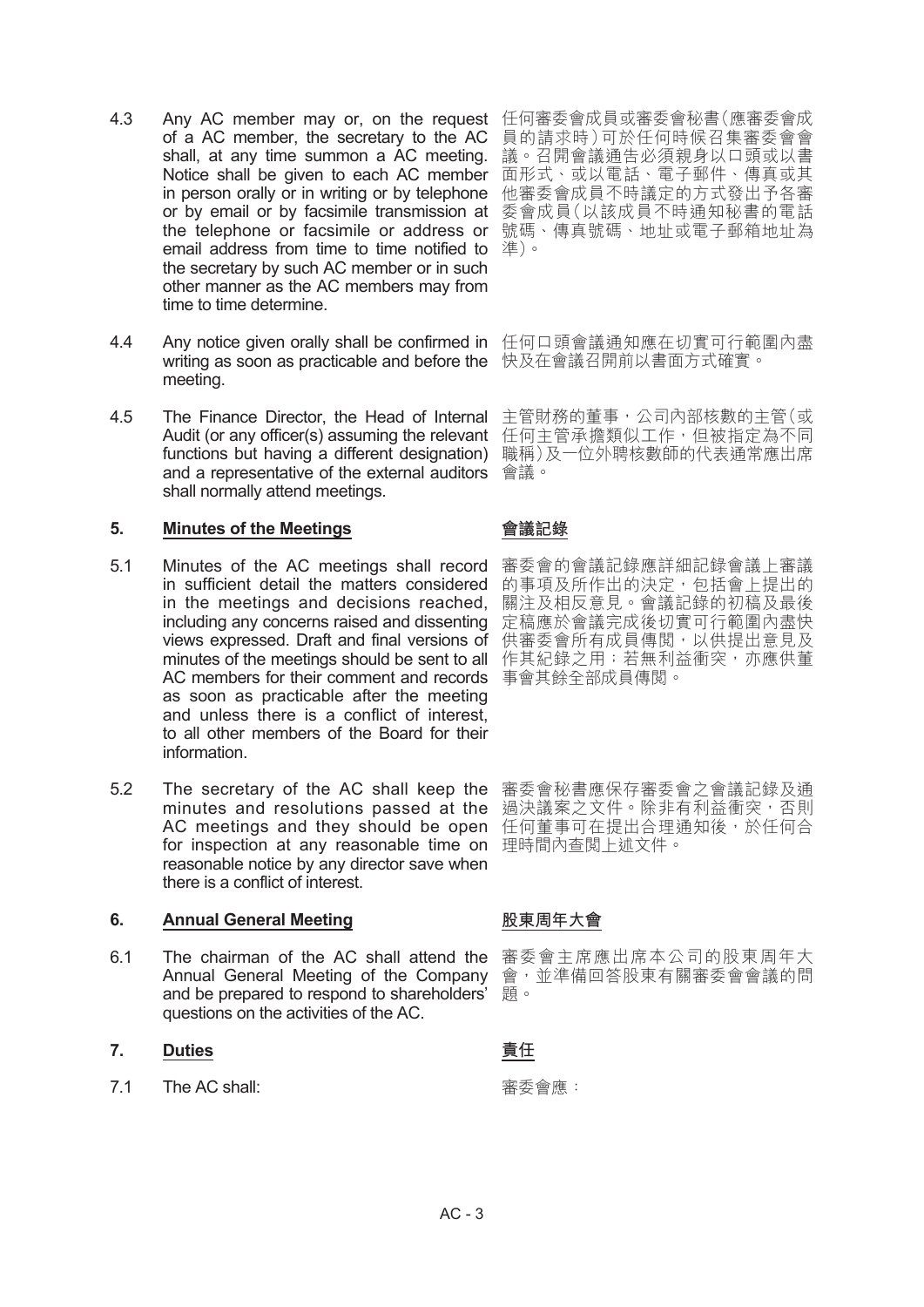- 7.1.1 consider, and make recommendations to the 就本公司外聘核數師的委任丶重新委任及 Board on the appointment, reappointment 罷免作出考慮及向董事會提供建議,批准 and removal of the external auditor, and 外聘核數師的薪酬及聘用條款,及處理任 approve the remuneration and terms of 何有關該核數師辭職或辭退該核數師的問 engagement of the external auditor, and any  $~\mathbb{B}$ ; questions of its resignation or dismissal;
- 7.1.2 review and monitor the external auditor's 按適用的標準檢討及監察外聘核數師是否 independence and objectivity and the 獨立客觀及核數程序是否有效; effectiveness of the audit process in accordance with applicable standards;
- 7.1.3 discuss with the auditors before the audit 於核數工作開始前與核數師討論核數性質 commences the nature and scope of the 及範疇及有關申報責任;如多於一家外聘 audit and reporting obligations and ensure 核數師公司參予核數工作時,確實它們的 co-ordination where more than one audit firm 国祖配合; is involved;
- 7.1.4 develop and implement policy on engaging an 就外聘核數師提供非核數服務制定政策<sup>,</sup> external auditor to supply non-audit services. 並予以執行。就此規定而言<sup>,</sup>「外聘核數 For this purpose, "external auditor" includes 師」包括與負責核數的公司處於同一控制 any entity that is under common control, 權、所有權或管理權之下的任何機構,或 ownership or management with the audit firm  一個合理知悉所有有關資料的第三方,在 or any entity that a reasonable and informed 台理情況下會斷定該機構屬於該負責核數 third party knowing all relevant information 的公司的本土或國際業務的一部份的任何 would reasonably conclude to be part of the 機構。審委會應就任何須採取行動或改善 audit firm nationally or internationally. The AC 的事項向董事會報告並提出建議; should report to the Board, identifying and making recommendations on any matters where action or improvement is needed;
- 7.1.5 monitor integrity of the Company's financial 監察本公司的財務報表以及年度報告及賬 statements and annual report and accounts, 目、半年度報告及(若擬刊發)季度報告的 half-year report and, if prepared for publication, 完整性<sup>,</sup>並審閲報表及報告所載有關財務 quarterly reports, and review significant 申報的重大意見; financial reporting judgements contained in them;
- 7.1.6 review the Company's annual report 在向董事會提交有關報表及報告前,特別 and accounts, half-year report and, if 針對下列事項加以審閱: prepared for publication, quarterly reports before submission to the Board, focusing particularly on:
	- (a) any changes in accounting policies and (a) 會計政策及實務的任何更改;practices;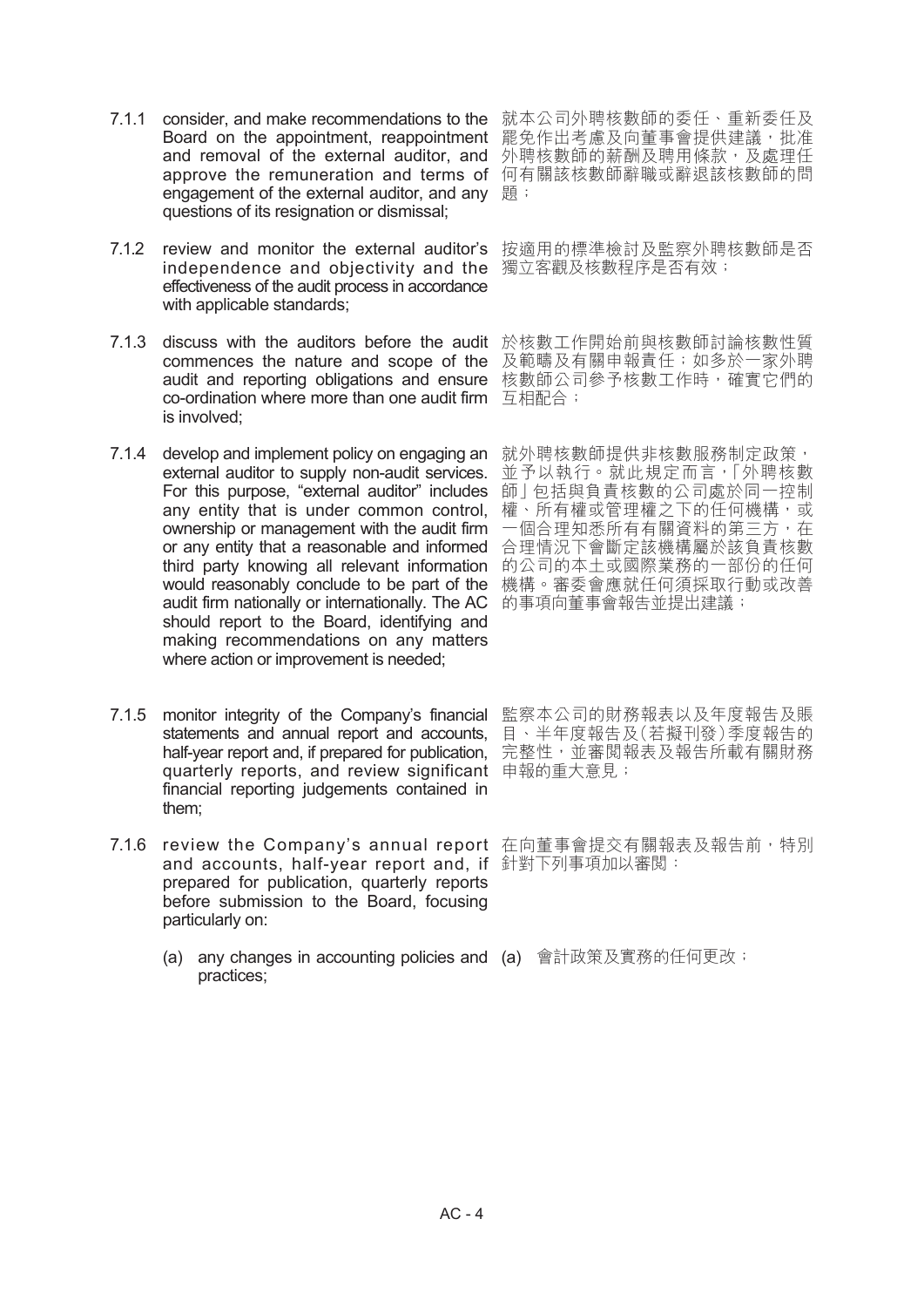- (b) major judgmental areas;
- (c) significant adjustments resulting from (c) 因核數出現的重大調整; the audit;
- (d) the going concern assumptions and any (d) 企業持繼續經營的假設及任何保留意 qualifications;
- (e) compliance with accounting standards;
- (f) compliance with the Rules Governing the Listing of Securities on The Stock Exchange of Hong Kong Limited ("**Listing Rules**") and legal requirements in relation to financial reporting;
- (g) the fairness and reasonableness of any  $(q)$ connected transaction and the impact of such transaction on the profitability of the Company;
- (h) whether all relevant items have been (h) 有否在本公司的財務報表中充分披露 adequately disclosed in the Company's financial statements and whether the disclosures give a fair view of the Company's financial conditions;
- $(i)$  any significant or unusual items that are,  $(i)$ or may need to be, reflected in such reports and accounts; and
- (j) the cashflow position of the Company;

and provide advice and comments thereon 並就此向本公司董事會提供建議及意見; to the Board;

- 7.1.7 as regards 7.1.6 above:
	- (a) members of the AC must liaise with the (a) 審委會成員須與董事會及高級管理人 Board and senior management and the AC must meet, at least twice a year, with the Company's auditors; and
- (b) 涉及重要判斷的地方;
- 
- 見;
- (e) 是否遵守會計準則;
- 是否遵守有關財務申報的香港聯合交 易所有限公司證券上市規則(「**上市規 則**」)及法律規定;
- (g) 關連交易安排屬否公平合理及對本公 司盈利的影響;
- 所有相關事項, 及有關披露能否就本 公司的財政狀況提供一公正的看法;
- 考慮該等報告及賬目中所反映的任何 重大或不尋常專案;及
- (j) 本公司現金流量的狀況;
- 

就上述7.1.6項而言:

員聯絡;審委會須至少每年與本公司 的核數師開會兩次;及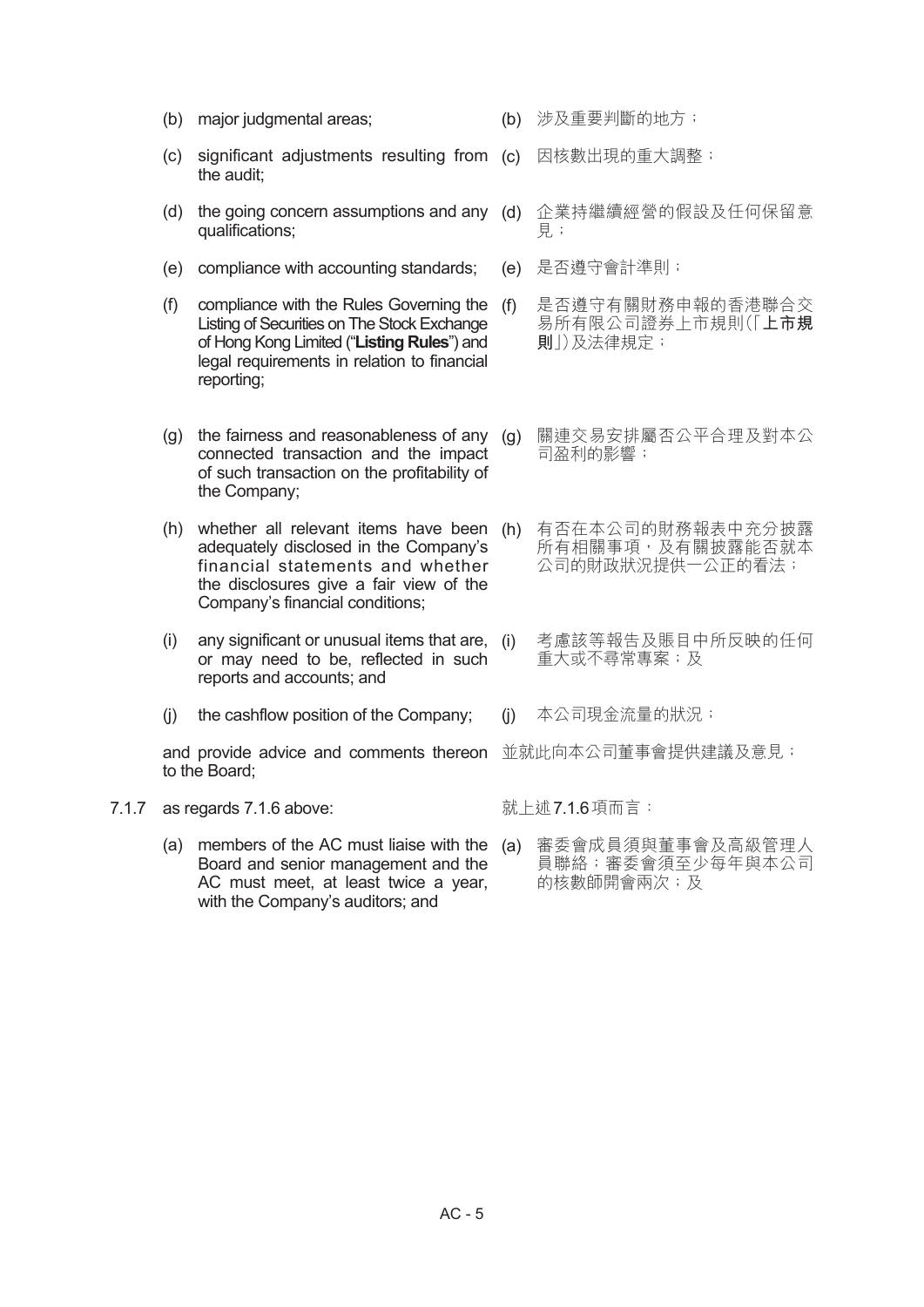- (b) the AC should consider any significant or unusual items that are, or may need to be, reflected in the report and accounts, it must give due consideration to any matters that have been raised by the Company's staff responsible for the accounting and financial reporting function, compliance officer or auditors;
- 7.1.8 discuss problems and reservations arising 與核數師討論中期有限度評審及年度審核 from the interim and final audits, and any 所遇上的問題、或核數師認為應當討論的 matters the auditors may wish to discuss 其他事項(本集團管理層可能按情況而須避 (in the absence of management where 席此等討論); necessary);
- 7.1.9 review the Company's financial controls, and 檢討本公司的財務監控<sup>,</sup>以及(除非有另設 unless expressly addressed by a separate 的董事會轄下風險委員會又或董事會本身 board risk committee, or by the Board itself, 會明確處理)檢討本公司的風險管理及內部 to review the Company's risk management 監控系統; and internal control;
- 7.1.10 discuss the risk management and internal 與管理層討論風險管理及內部監控系統, control systems with management to ensure 確保管理層已履行職責建立有效的系統。 that management has performed its duty 討論內容應包括本公司在會計及財務彙報 to have effective systems. This discussion 職能方面的資源、員工資歷及經驗是否足 should include the adequacy of resources, 夠,以及員工所接受的培訓課程及有關預 staff qualifications and experience, training 算又是否充足; programmes and budget of the Company's accounting and financial reporting function;
- 7.1.11 consider major investigation findings on risk 主動或應董事會的委派,就有關風險管理 management and internal control matters 及內部監控事宜的重要調查結果及管理層 as delegated by the Board or on its own 對調查結果的回應進行研究; initiative and management's response to these findings;
- 7.1.12 (where an internal audit function exists) (如本公司設有內部審核功能)評審集團內 review the internal audit programme, ensure co-ordination between the internal and external auditors, and ensure that 公司內部有足夠資源運作;並且有適當的 the internal audit function is adequately 地位;以及檢討及監察其成效; resourced and has appropriate standing within the Company and to review and monitor, its effectiveness;

(b) 審委會應考慮於該等報告及賬目 中所反映或需反映的任何重大或 不尋常事項,並須適當考慮任何 由本公司屬下會計及財務彙報職 員、監察主任或核數師提出的事 項;

部核數程序、確保內部和外聘核數師的工 作得到協調、也須確保內部審核功能在本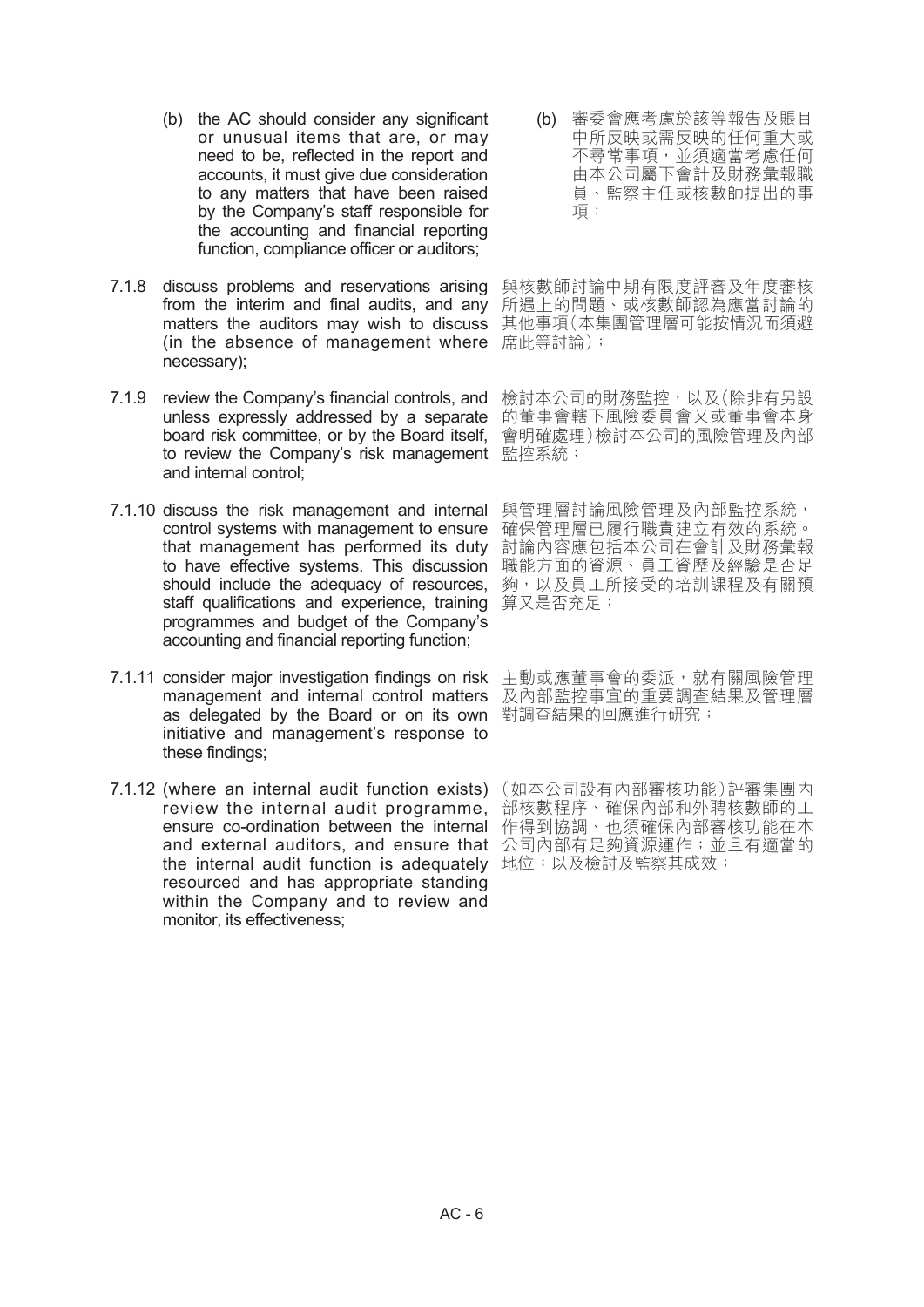- be a AC member, a company secretary, auditors and accounting staff either to fill a casual vacancy or as an additional AC 核數師、會計工作人員或將其罷免之建議; member, company secretary, auditors and accounting staff or dismissal of any of them;
- 7.1.14 consider the major findings of internal 考慮內部調查報告及管理層回應的主要發 investigations and management's response;
- 7.1.15 review the external auditor's management 檢討外聘核數師給予管理層的《審核情況説 letter, any material queries raised by the 明函件》、核數師就會計紀錄、財務賬目或 auditor to management about the accounting 監控系統向管理層提出的任何重大疑問及 records, financial accounts or systems of 管理層作出的回應; control and management's response;
- 7.1.16 ensure that the Board will provide a timely 確保董事會可及時回應外聘核數師給予管 response to the issues raised in the external 理層的《審核情況説明函件》中提出的事宜; auditor's management letter;
- 7.1.17 to report to the Board on the matters set out 就上市規則附錄十四《企業管治常規守則》 in C.3.1 to C.3.7 of the Code on Corporate C.3.1 – C.3.7條文的事宜向董事會彙報; Governance Practices in Appendix 14 of the Listing Rules;
- 7.1.18 consider other topics, as defined or assigned 研究其他董事會不時界定或委派的課題; by the Board from time to time;
- 7.1.19 review the financial and accounting policies 檢討本公司及其旗下子公司之財務及會計 and practices of the Company and its 政策及實務; subsidiaries;
- 7.1.20 review arrangements employees of the 檢討本公司設定的以下安排:本公司雇員 Company can use, in confidence, to raise 可暗中就財務彙報、內部監控或其他方面 concerns about possible improprieties in 可能發生的不正當行為提出關注; financial reporting, internal control or other matters;
- 7.1.21 ensure that proper arrangements are in 確保有適當安排,讓本公司對此等事宜作 place for fair and independent investigation 出公平獨立的調查及採取適當行動;及 of these matters and for appropriate followup action; and
- 7.1.22 act as the key representative body for 擔任本公司與外聘核數師之間的主要代 overseeing the Company's relations with the 表,負責監察二者之間的關係。 external auditor.

7.1.13 consider the appointment of any person to 考慮委任任何人作為審委會成員、公司秘 書、核數師、會計工作人員以填補臨時空 缺或作為額外的審委會成員、公司秘書、

現;